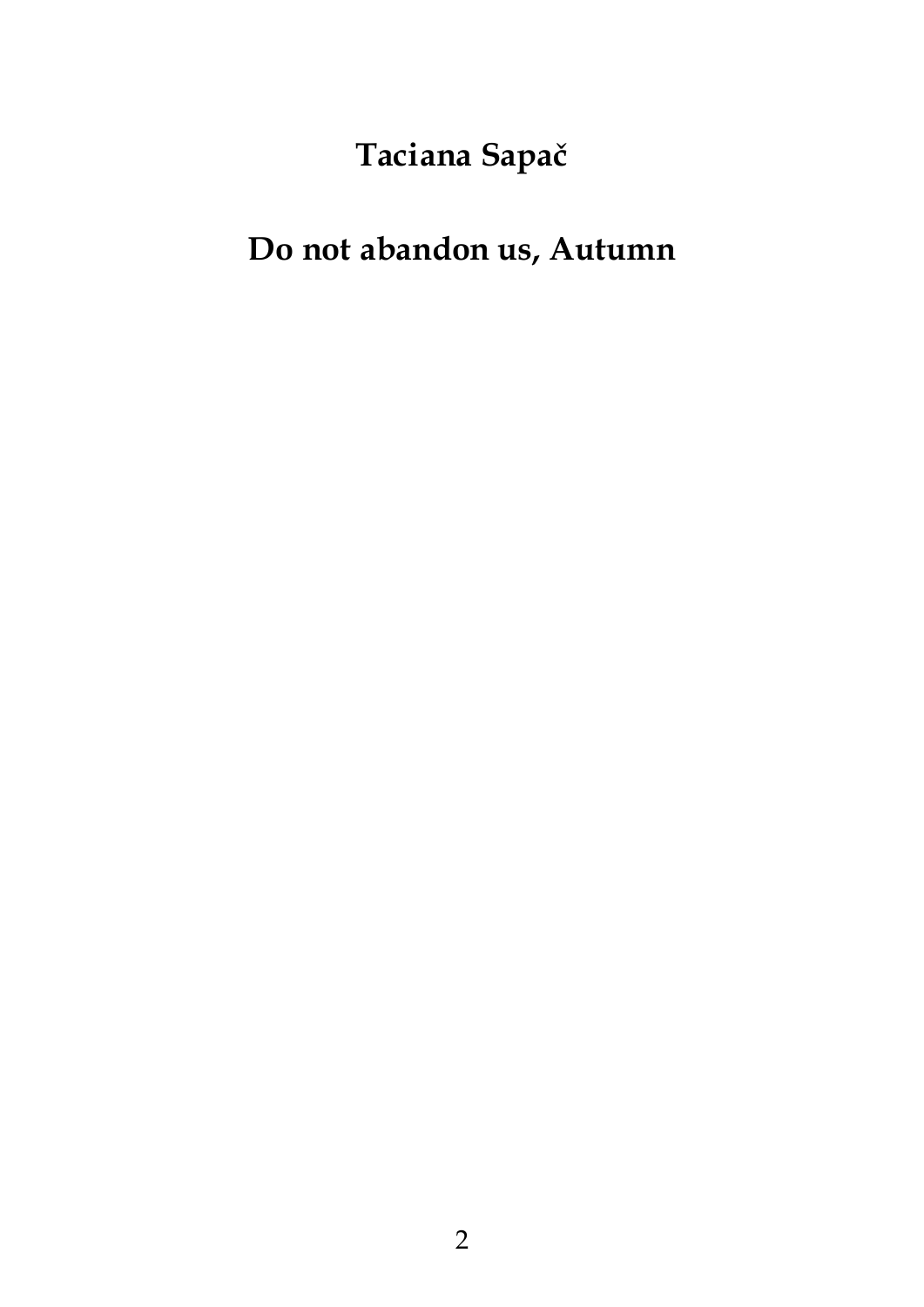Усе правы абаронены. Ніякая частка гэтага выдання не падлягае адлюстраванню, капіяванню, захаванню ў базах дадзеных альбо пошукавых сістэмах, распаўсюджванню любымі магчымымі сродкамі і спосабамі без папярэдняга пісьмовага дазволу выдавецтва.

#### Сапач Т.

Няхай не пакіне нас Восень : вершы = Do not abandon us, Autumn : poems / Тацяна Сапач. — Мінск: «Медисонт», 2008. — 76 с. — (Бібліятэчка часопісу «Дзеяслоў»; вып. 9.)

ISBN 978-985-6887-05-8

Вершы «ветранай жанчыны» (Ул. Арлоў) Тацяны Сапач завяршаюць залатое XX стагоддзе беларускай паэзіі.

Poems by a 'flippant girl' (U. Arlou), Taciana Sapač bring to a close the golden 20th century of Belarusian poetry.

© Афармленне. ІП Янушкевіч А.М., 2016 © Распаўсюджванне. ТАА «Электронная кнігарня», 2016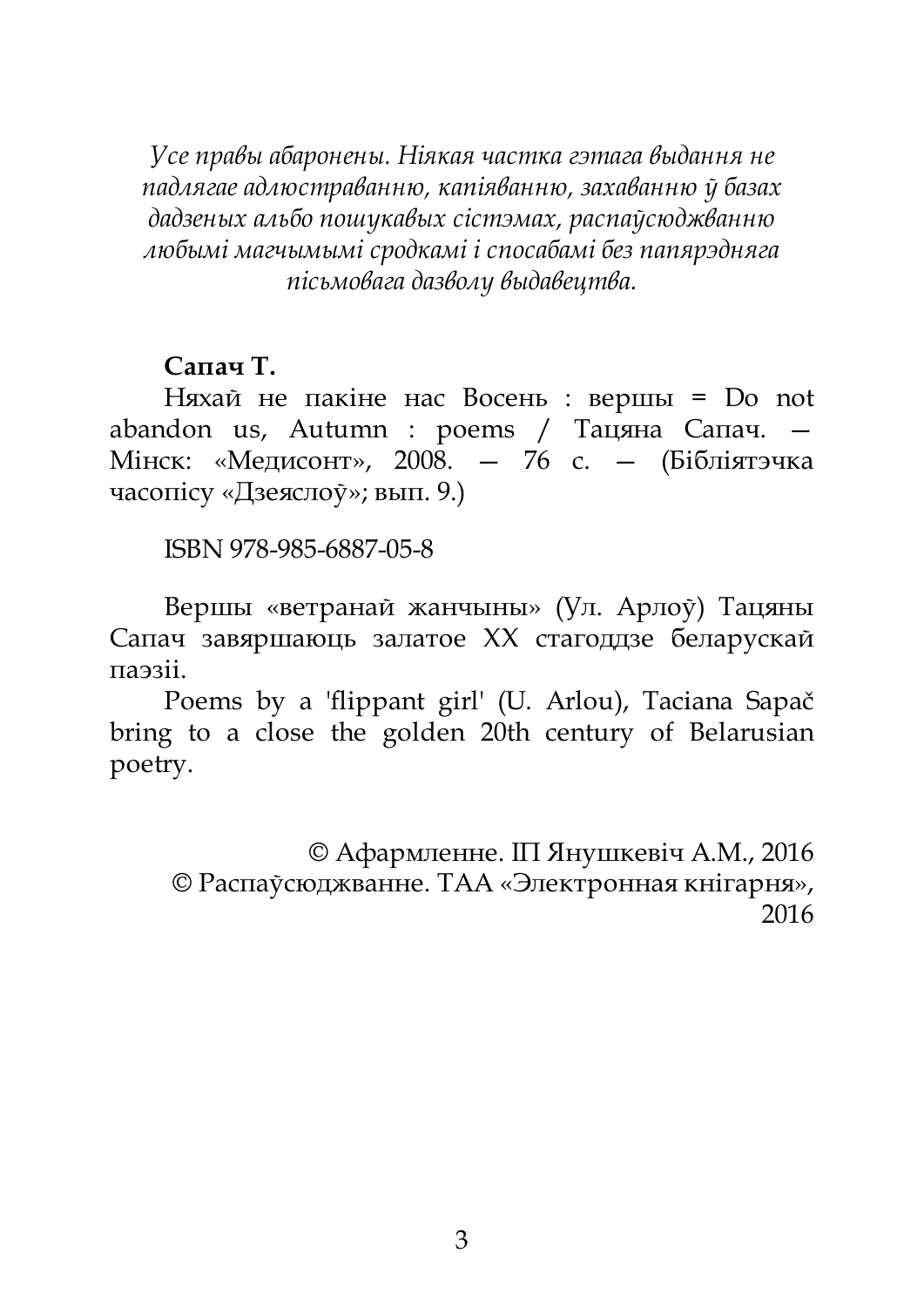### Няхай не пакіне нас Восень

\* \* \*

О, час пераможных шэсьцяў крышацца брукі ад маршаў! Як не вітаць гэту музыку сусьветнае мітусьні!.. Пара апантанага плёну зьбірайцеся і зьбірайце! Як не вітаць гэту музыку!.. — Мне больш даспадобы дождж… Складзены стрэлы Фэба, і зьвініць, цяпер беспатрэбная, павуціны цяціва між дрэў… Няхай не пакіне нас Восень!

\* \* \*

O time of victorious processions the pavements crackle with marches! How can one not greet this music of universal ado!… The time of overbursting harvest — Gather yourselves — and gather! How can one not greet this music! — Sweeter to me is the rain… Put by are the arrows of Phoebus, and there twangs, now unneeded, a cobweb bowstring in the trees

Do not abandon us, Autumn!

### Зімовы верш пра любоў

Калі залемантуе завіруха, і спатыкнецца ў чыстым полі вецер,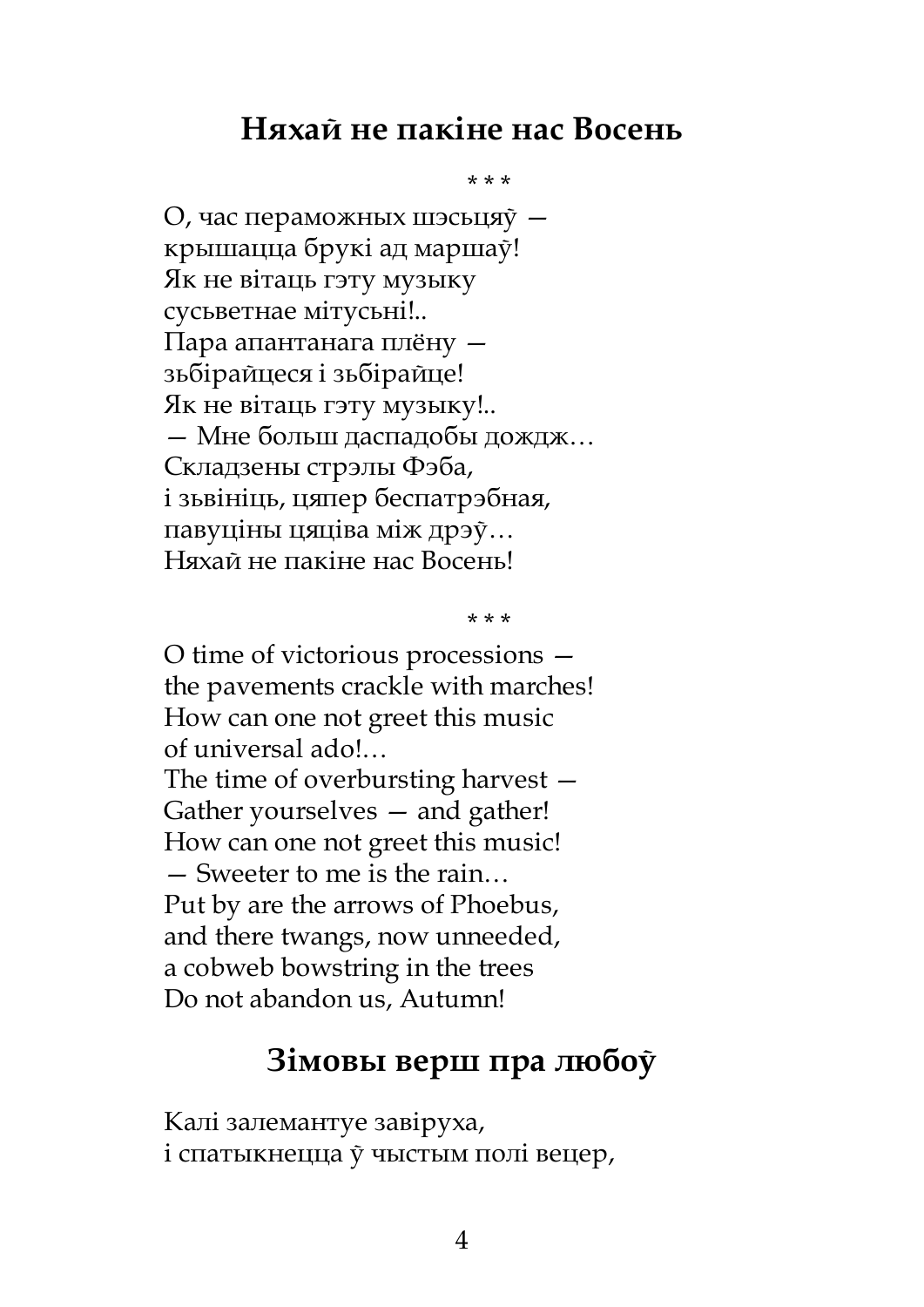і стане чорна ў белым-белым сьвеце, і я пачую ў дзьверы ціхі стук… Чакайце! Будзе ўсё інакш спачатку я шчыльна аканіцы зачыню, на сем замкоў замкну цяжкія дзьверы, згашу сьвятло і радыё прыцішу, прыціснуся да цела цёплай грубкі а ўжо тады пачнецца завіруха, і я пачую гэты ціхі стук… Там будзе добры сябра мой стары, здарожаны, скалелы і галодны, як мятлік, да майго прыб'ецца дому, і ля дзьвярэй, на сем замкоў замкнутых, пачне марудна, як сьвяча, канаць. І Божа мой, які чароўны будзе вечар! то стук, то стогн парушыць цішыню, завершыць зык мэлёдыі пра вечнасьць, штурхне істоту у хаос любові і жудаснай пакуты чалавечай!..

### Winter Love Poem

When the snowstorm starts swirling and mourning, and in the open the wind starts stumbling, and in the wide white world all turns to blackness, and I perceive a quiet tapping at the door… Wait, it will all be different to begin with I shall close the window shutters tightly, will lock the heavy doors with seven locks, turn out the light, the radio turn down, and press myself against the warm stove's body and only then the snowstorm will begin,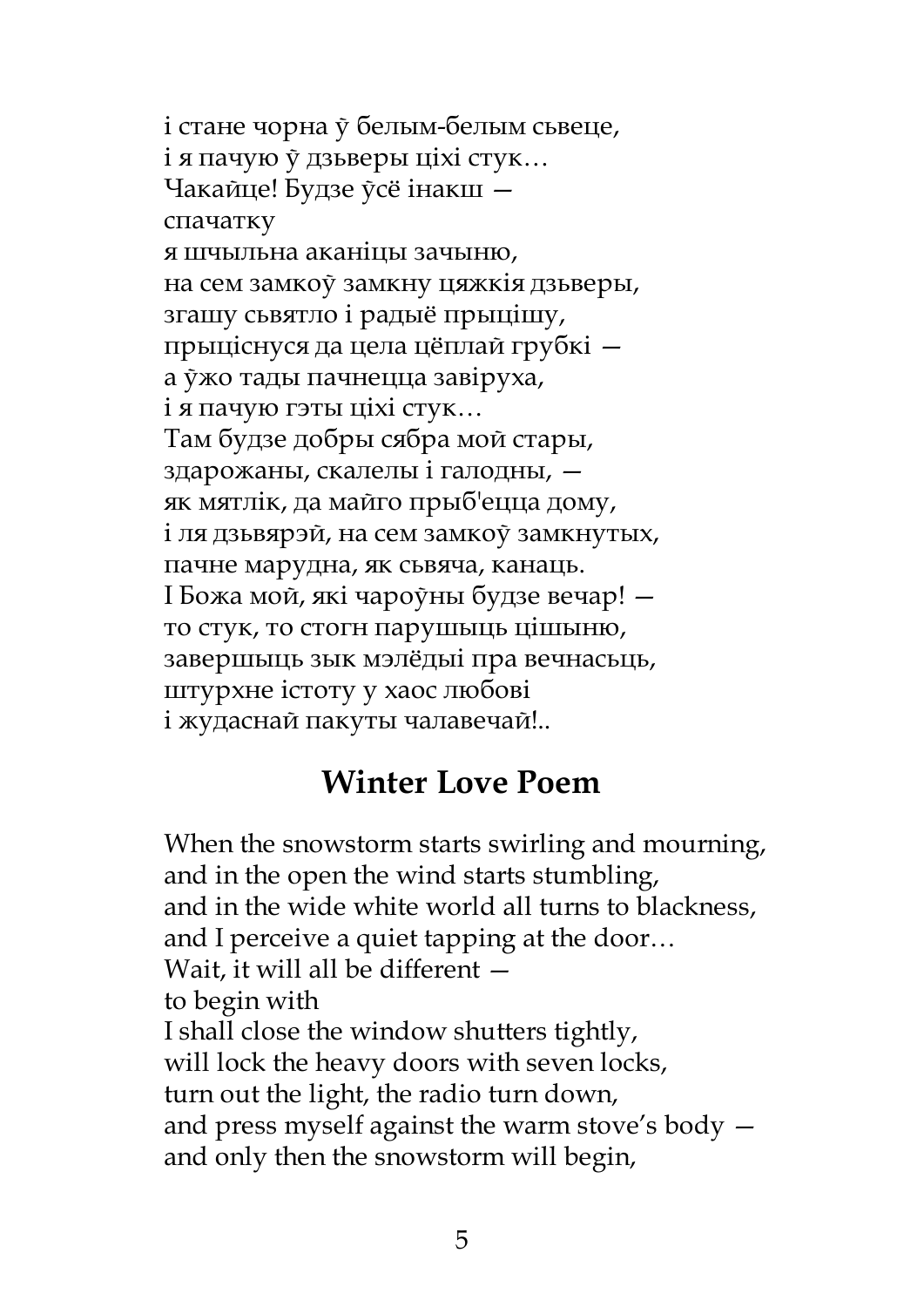and I shall hear that quiet tap at the door… And there will be a good old friend of mine, all travel-worn, chilled to the bones and hungry he, like a moth, will drift into my house, and by the door, closed with its seven locks, he will begin his slow  $-$  just like a candle  $-$  dying. And, dear God, how wonderful will be that evening, a thud, a groaning that will rend the silence, will make a melody of things eternal perfect, impelling human being to the unseemly mess of love and dreadful agony of being human.

### Савелію

Вядома, мілы дружа, я жыву у доме, дзе усё здаецца дзіўным: сюды не залятаюць матылі і ластаўкі пад вокнамі ня лепяць сваіх, нібы шкарлупкі, кроxкіх гнёздаў. Калі засохла бедная герань, я выкінула з клеткай канарэйку, затое згатавала тлусты крупнік, яго прасіў прад сконам грозны муж. Вядома, мілы дружа, тут няма партрэтаў у цяжкіх драўляных рамах, замест сьцягоў лунае на гаўбцы блакітная самлелая бялізна, а слуцкі габэлен праела моль. Сюды ўначы завітвае хвароба і носіць па кутах тэмпэратуру, і пакідае па сабе салодкі пах цім'яну, валяр'яны і нуды. Вядома, дружа, вам утульна тут вы мне зямляк ці колішні знаёмец,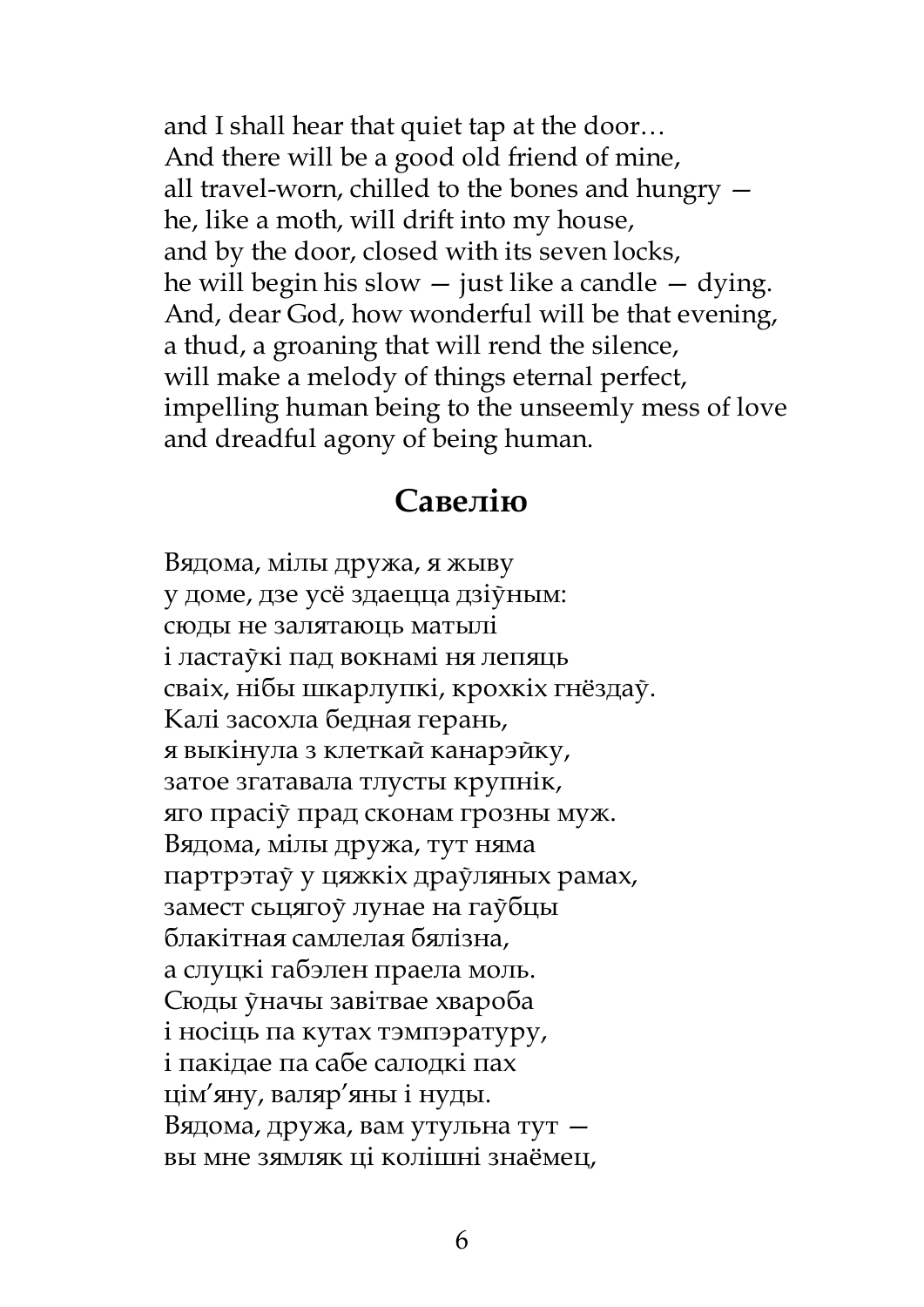і мой адповед вам ня будзе дзіўны: я не люблю вас. Я люблю Шапэна.

## To Savielij

Of course, my dear friend, you know, I live in a house where everything seems strange: into it no butterflies would wing nor would swallows sculpt beneath the windows their nests, as fragile as the egg-shells. When the geranium  $-$  a poor thing  $-$  went dry I threw away the canary with its cage, and so I cooked the fatty barley broth which my grim husband asked before he died. Of course, my dear friend, here are no portraits set in heavy wooden frames, instead of banners, here on the balcony linen is weakly flapping, pale blue, and moth has eaten through the Slucak tapestry. Here in the night-time illness comes to call, takes fever round to corner after corner, leaving in its wake a sweet aroma of thyme and valerian and vomit. Of course, my friend, you feel so comfortable here you are my fellow-countryman or old acquaintance, and my reply to you will not be strange: I love you not. I love Chopin.

## Сястра

Даўно за поўнач. Самая пара.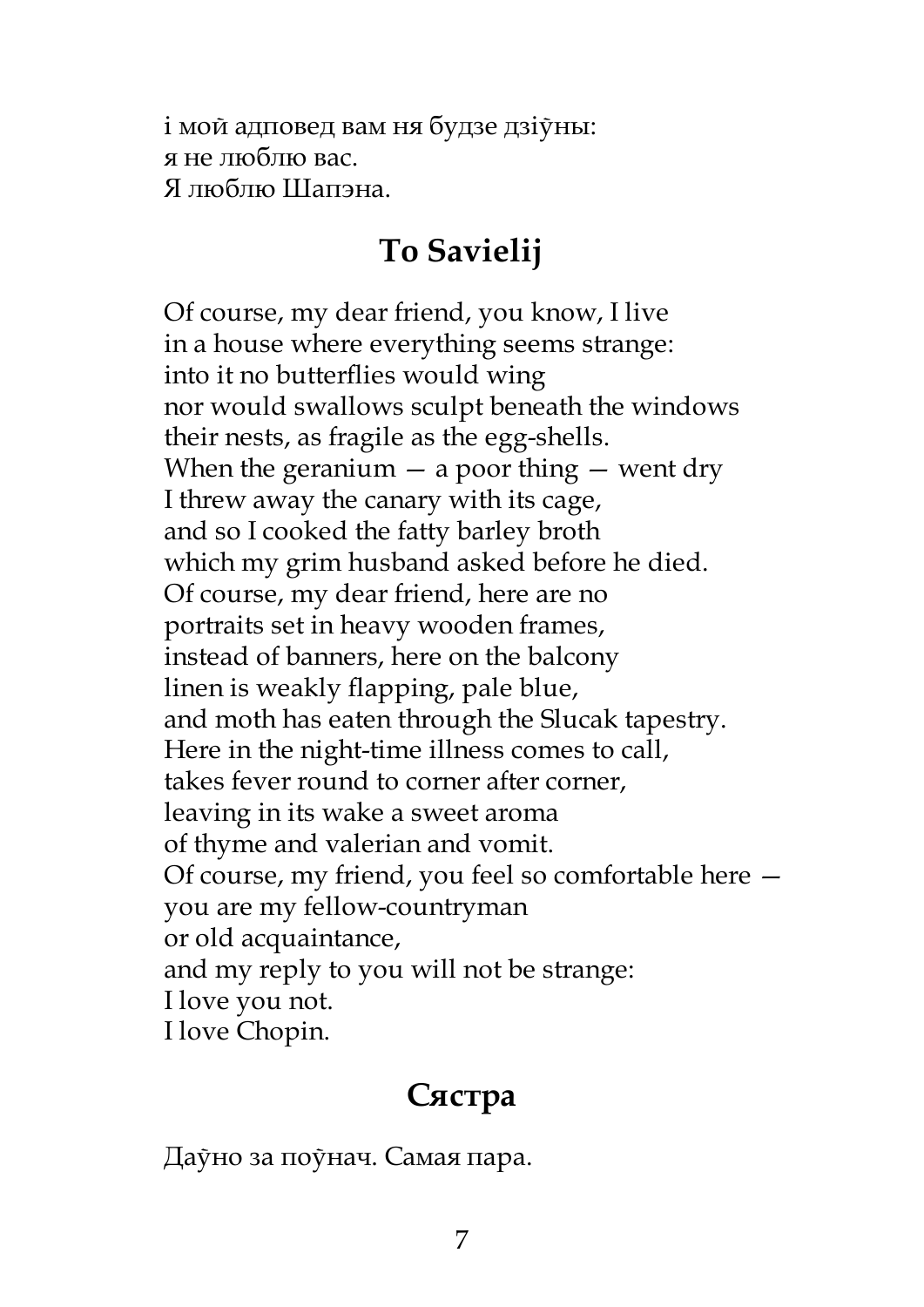І я свайму здарожанаму брату, ня верачы ні слугам, ні сябрам, сама гатую горкую гарбату. Ён мне чужынец, і яго сьцяжыны далёка ад дарог, дзе я іду. Ён сёньня госьць. І сёньня ён спачыне, я не наклічу на яго бяду, і буду ноч стаяць прад абразамі, абы спакойны быў ягоны сон любоў і ціша стануць паміж намі, і не ачнецца аніразу ён. І раніцай, пасьля чароўнай кавы і недарэчных разьвітальных слоў, амыю твар сьляпой сьлязой гаркавай і бласлаўлю юначае чало. Калі ж памрэ ягоных крокаў рэха зьбяру сяброў і самых верных слуг: хай поўняцца лясы і пушчы брэхам, і апануе сьвет гарачы рух. Тады — ляці усьлед, мая пагоня! І утапчы ў забраную зямлю таго, хто кінуў гэты лес і гоні, таго, каго любіла і люблю.

#### The Sister

Long after midnight. It is time, I see. And for my own brother the wayfarer with my own hands I'll brew the bitter tea, trusting no friend nor servant to prepare it. He is a stranger to me, and far distant his path lies from the roads where I go. He is a guest today. Can rest an instant, and I'll not call down on him any woe.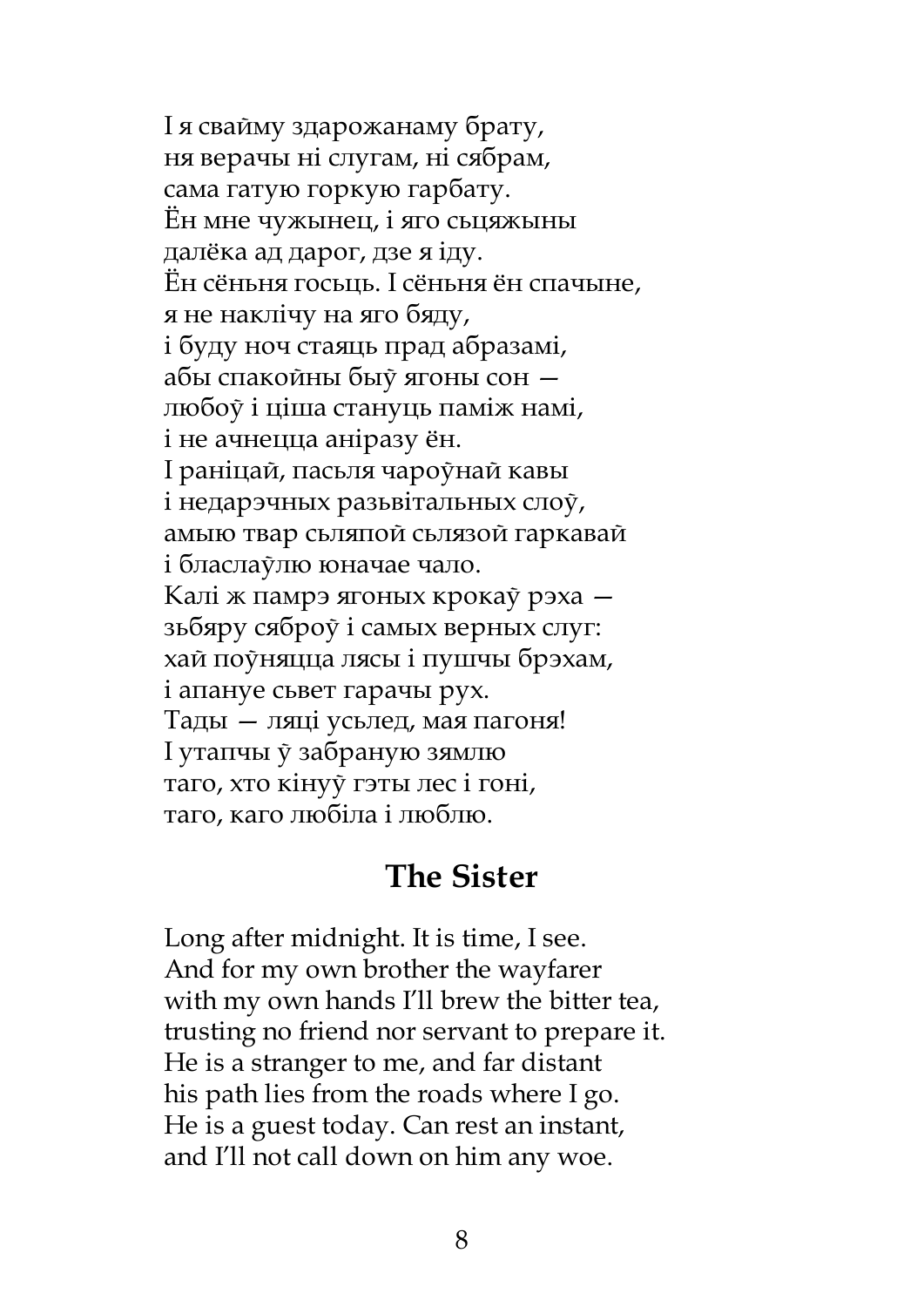Before the icons I'll stand, vigil keeping, so that he slumbers peacefully this night — Silence and love will be with us, and deeply he'll rest, unstirring, till the morning light. And in the morning, after charming coffee, when clumsy words of parting have been said, I'll wash my face with tears blind and bitter, and pray for blessings on his youthful head. And when his footsteps' echoes die, together I'll gather servants and my friends most true, May barking fill the woods and forests ever, and ardent movement reign the whole world through. Then, after him fly swiftly, my pursuers, into the captured land then trample down him who has left these woods and fields,

whom truly I loved — and I still love — with love profound.

\* \* \*

Надыйдзе сьнежань, і аднойчы ранкам я раптам анічога не пазнаю: адменіцца і дзень, і сьвет, і дом і я сябе, напэўна, не пазнаю… Я азірнуся, і убачу люстра, і занатую: там жыве павук; ён дзень і ноч бязбожна выплятае бязважкія карункі і узоры на твары тонкім, чыстым і ўрачыстым, знаёмым мне — і, можа быць, маім… І я яго пазбаўлю асалоды зьмяняць такое дзіўнае аблічча, і я прыцісну мастака да рамы брунатнай рамы, грубай і старой. Што будзе потым? —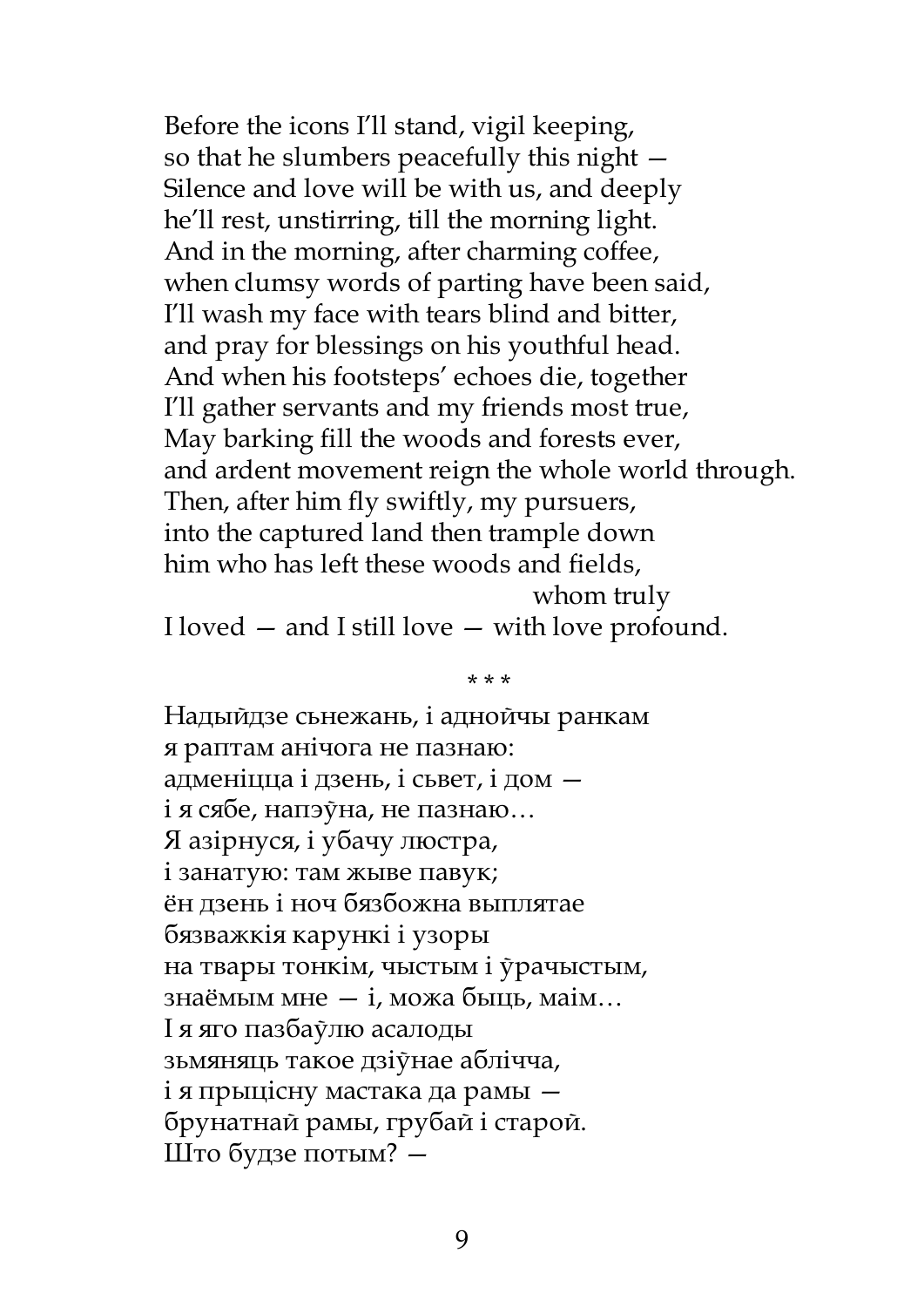будзе ведаць сьнежань, які пабеліць мой самотны дом і намалюе ў люстры павука, што дзень і ноч бязбожна выплятае бязважкія карункі і узоры на твары тонкім, чыстым і ўрачыстым, знаёмым, так… — і, можа быць, маім…

\* \* \*

Snowy December will come, and one morning suddenly there'll be nothing I recognize: changed will be the day, the world, the house indeed, myself too I'll not recognize… I shall look round, and I shall see a mirror, and I'll take note: a spider's living there and day and night it insolently weaves its weightless lace and patterns, covering that face, delicate-featured, clear and solemn, familiar to me — and maybe, yea, my own… And I shall then deprive it of the sweetness of altering this beauteous countenance, And I shall press that artist to the frame a brownish frame it is, rough-cut and old. What will come after? snowy December knows, and will make white my solitary home and on the mirror it will paint a spider that day and night will insolently weave its weightless lace and patterns covering that face, delicate-featured, clear and solemn, familiar, yes — and, it may be, my own.

#### Адзінота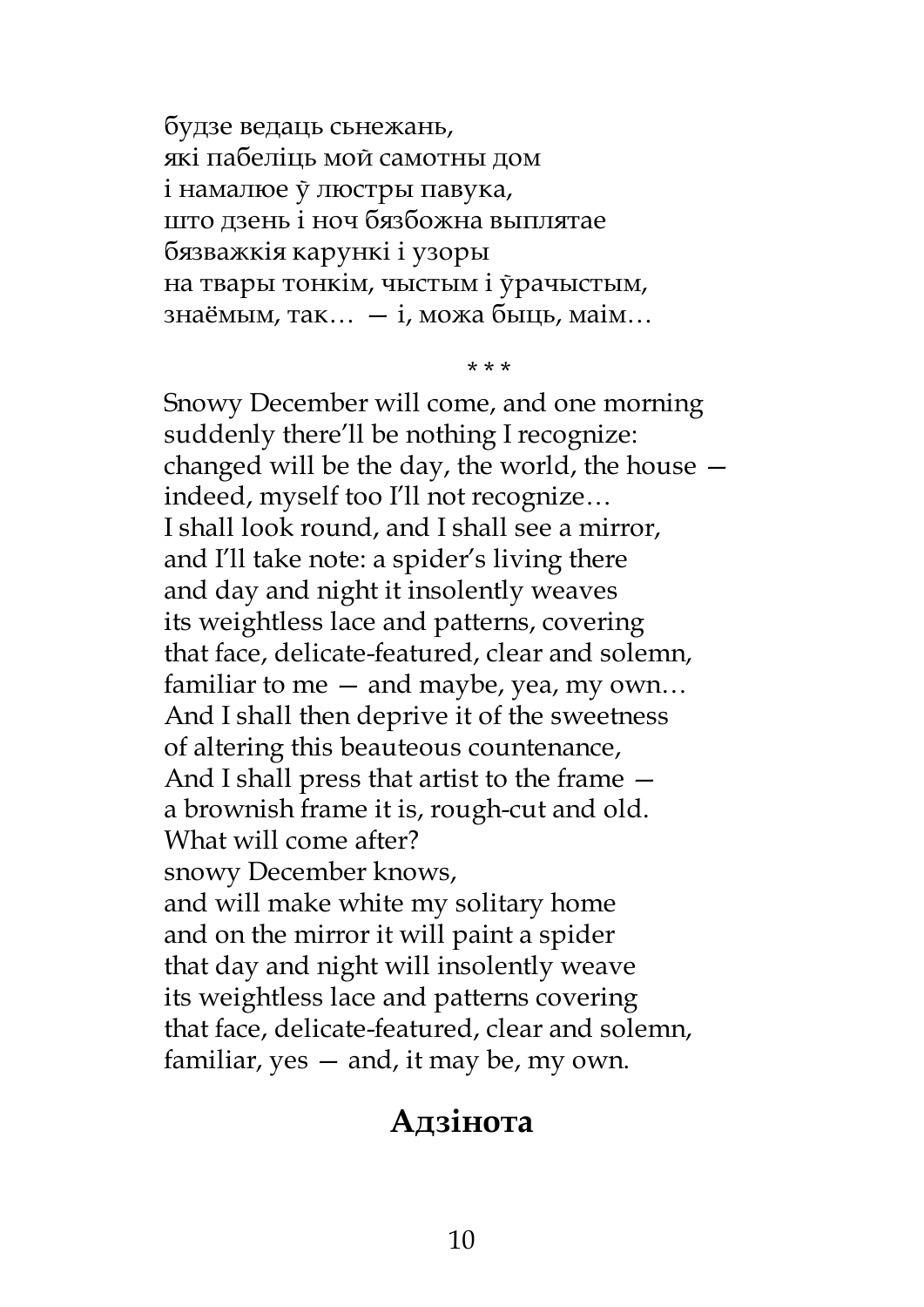О, гэта ноч!.. Стамляюцца зьмяняцца сьляпыя вочы вечных сьветлафораў. І аціхаюць шолахі шалёных, з абпаленымі крыламі, мятлух, і ўладны над дарогай павадыр няшчаснага вандроўніка-нябогі са сьмехам і шкадобаю камечыць ручнік, што зьвязваў рухі іхніх рук… О, гэта ноч! І заміраюць шэпты шчасьлівых і зьняможаных каханкаў, і прачынаецца і тут гасьцюе сон. І зараз мне няма куды сьпяшацца падлічаны учора страты ловаў, і меч яшчэ ня высах ад крыві, і, значыць, можна жыць цяпер спакойна. Да часу! Будзе дзень і будзе дзея, і той, хто быў сьляпы, відушчым стане, і будзе наш нябога ўладаром… А толькі мне няма куды ісьці, і ўжо даўно няма куды ісьці там нехта ёсьць, і я яго баюся.

### Lonelines

Ah, this night. Blind eyes of the eternal traffic lights now grow weary of changing, Now the crazy rustling of moths that singed their wings is growing quiet. And the one who rules the road, the leader of the wayfarer, wretched and hapless, crumples up with laughter and with pity the towel which tied the movement of their hands.